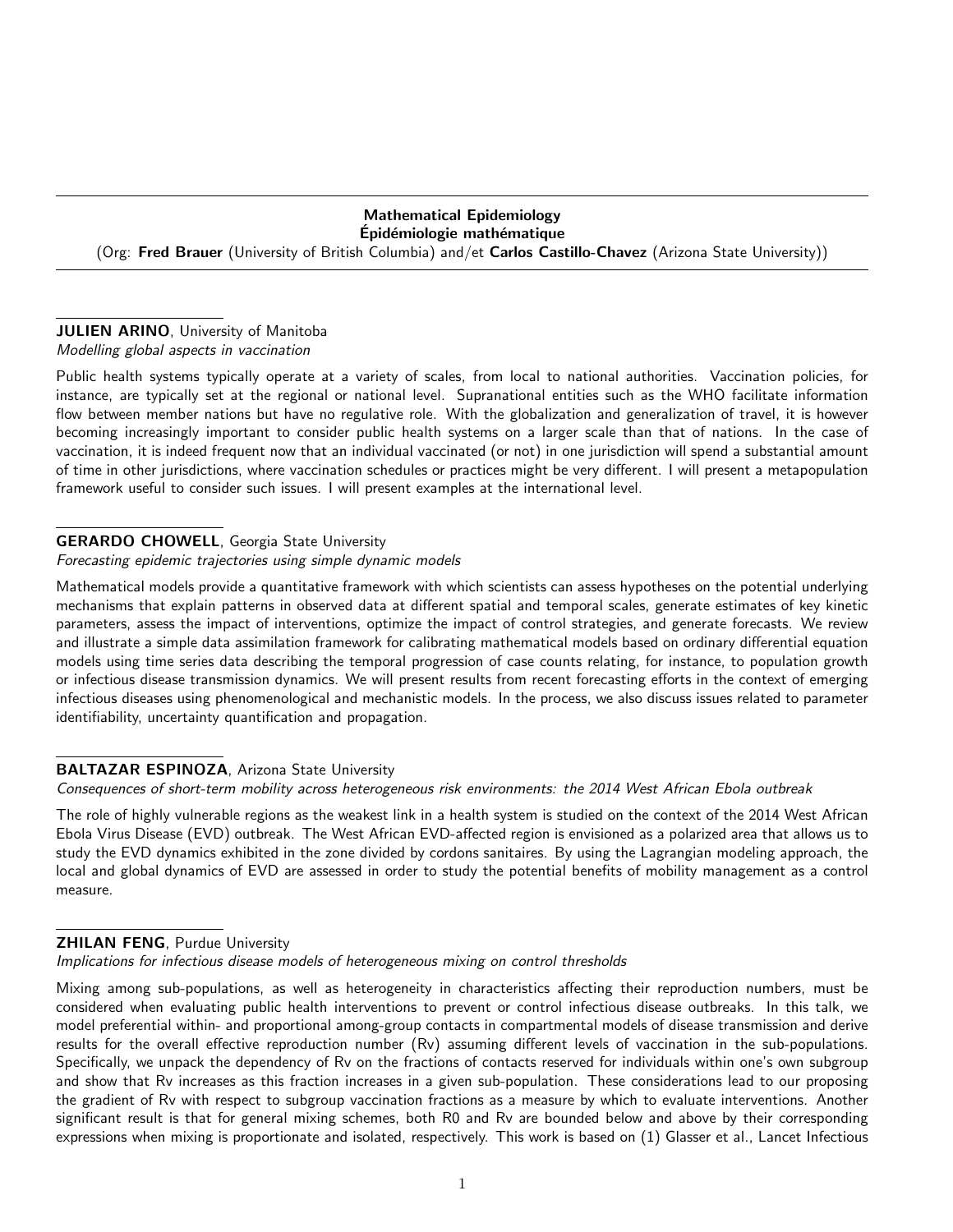Diseases (2016) http://dx.doi.org/10.1016/S1473-3099(16)00004-9, (2) Feng et al., J. Theor. Biol. 386 (2015) 177–187, and (3) Poghotanyan et al. J. Math. Biol. (2018) https://doi.org/10.1007/s00285-018-1216-z.

## ABBA GUMEL, Arizona State University

Mathematical Assessment of the Role of Insecticide Resistance on Malaria Dynamics

The widespread use of indoors residual spraying (IRS) and insecticides-treated bednets (ITNs) has led to a dramatic reduction of malaria burden in endemic areas (with most of the gains attributed to the use of bednets). Unfortunately, such usage has also resulted in the challenging problem associated with the evolution of insecticide resistance in the mosquito population in those areas. Thus, it is imperative to design malaria control strategies, based on using these (insecticides-based) interventions, that reduce malaria burden while effectively managing insecticide resistance in the mosquito population. This talk is based on using a new mathematical model for assessing the population-level impact of wide-scale use of currently-available bednets on the evolution of insecticide resistance and malaria burden in an endemic setting.

#### MICHAEL LI, University of Alberta Mathematical Modeling of HIV/SIV Infection in Brain

Understanding HIV-1 replication and latency in different reservoirs is an ongoing challenge in the care of patients with HIV/AIDS. We used mathematical models to quantify the progression and predict the viral dynamics of HIV-1 and SIV infection within the brain during effective combination antiretroviral therapy (cART), and discuss the effects of the "shock-and-kill" strategy for eliminating latent reservoirs.

# CESAR MONTALVO, Arizona State University

The regressive burden of Water Related infections on income disparity

Approximately 2.1 billion people in our planet (29

# VICTOR MORENO, Arizona State University

Understanding the Impact of Social Factors on the Transmission Dynamics of Infectious Diseases

The possible impacts of environmental dependent risk on disease dynamics within a Lagrangian modeling perspective; where the identity (defined by place of residency) of individuals is preserved throughout the epidemic process are explored. Scenarios include the dynamics of Zika virus and Tuberculosis in two highly distinct idealized environments defined by a parameter that models highly distinctive levels of risk. The underlying assumption is that these two communities are intimately connected due to economics with the impact of various patterns of mobility being incorporated via the use of residency times. Hence, the impact of mobility within these two highly distinct risk environments on the dynamics and control of these diseases is systematically explored. It is found that collaboration and mobility, under some circumstances, can reduce the overall disease burden. In addition, the impact of individuals who refuse to be vaccinated is explored. MMR vaccination and birth rate data from the State of California are used to determine the impact of the anti-vaccine movement on the dynamics of growth of the anti-vaccine sub-population. Results suggest that under realistic California social dynamics scenarios, it is not possible to revert the influence of anti-vaccine contagion.

# ANUJ MUBAYI, Arizona State University

Modeling, Estimation, and Uncertainty: Challenges associated with Transmission Dynamics and Control of Leishmaniasis

Neglected tropical diseases (NTD) disproportionately affect more than one billion the world's poorest populations. Leishmaniasis is one of the NTDs, which is the second largest parasite killer ( 50,000 deaths annually, 2010). Mathematical modeling of Leishmaniasis transmission can play a central role in optimizing the utility of limited resources of a region in the presence of scarce and uncertain reported data. The talk will highlight that, when developing models for NTDs use, we need to pay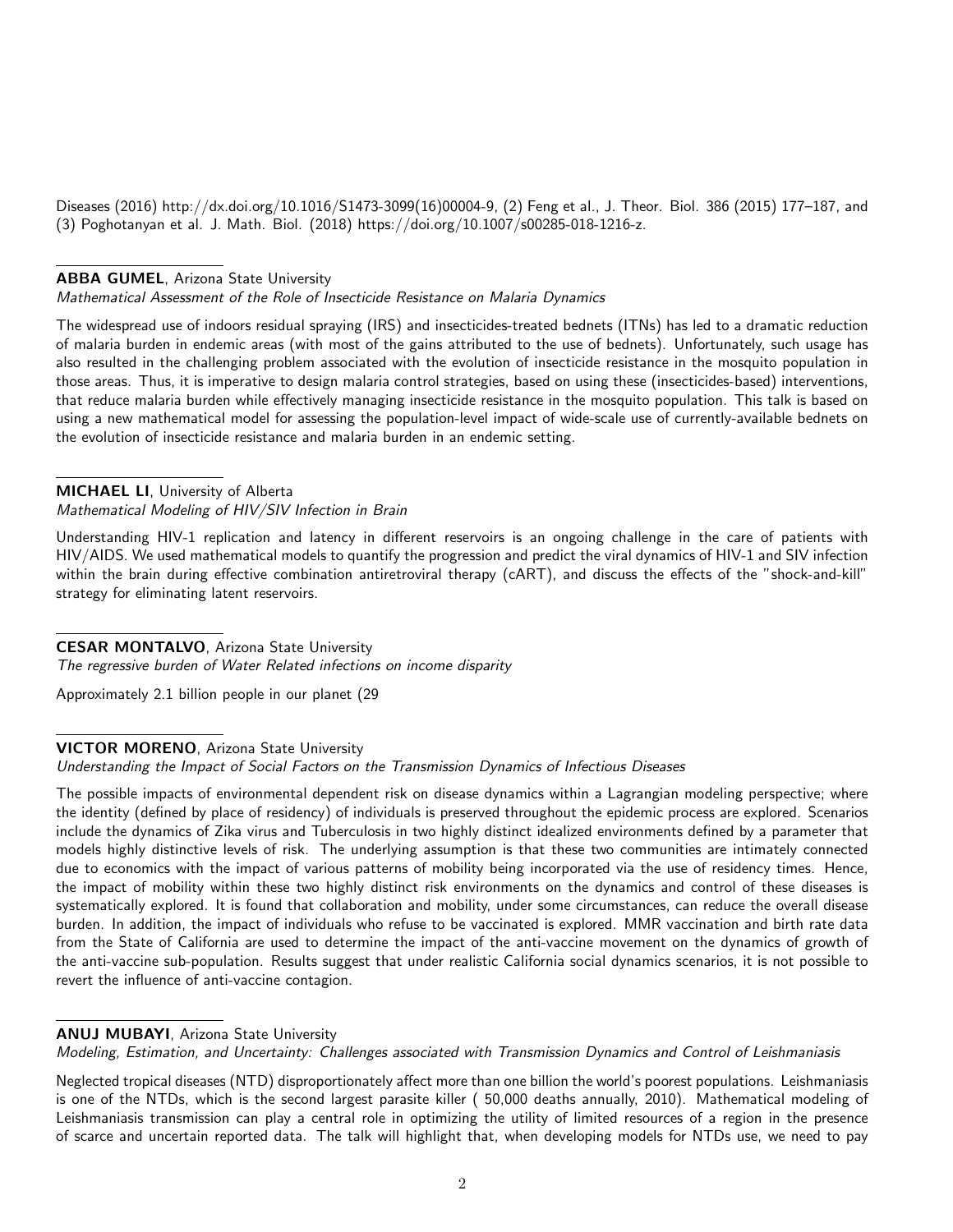careful attention to the intrinsic assumptions and ecological conditions embedded within modeling frameworks and how such assumptions have been beneficial to understanding of transmission dynamics of Leishmaniasis and eventual elimination. The study will also review the role of stochastic factors affecting the level of underreporting of the disease incidence.

## KYONGAH NAH, York

#### Assessing Systemic and Non-systemic Transmission Risk of Tick-borne Encephalitis

Estimating the tick-borne encephalitis (TBE) infection risk under substantial uncertainties of the vector abundance, environmental condition and human-tick interaction is important for evidence-informed public health intervention strategies. Estimating this risk is computationally challenging since the data we observe, i.e., the human incidence of TBE, is only the final outcome of the tick-host transmission and tick-human contact processes. The challenge also increases since the complex TBE virus transmission cycle involves the non-systemic route of transmission between co-feeding ticks. Here, we describe the hidden Markov transition process, using a novel TBE transmission-human case reporting cascade model that couples the susceptibleinfected compartmental model describing the TBE virus transmission dynamics among ticks, animal hosts and humans, with the stochastic observation process of human TBE reporting given infection. This is based on a joint work with K. Nah, F. Magpantay, A. Bede-Fazekas, G. Röst, A. Trájer, X. Wu and X. Zhang.

# JOAN PONCE, Purdue University

#### Dynamics of a childhood disease model with quarantine

Epidemiological models with exponentially distributed disease stages, although simpler to analyze, have been shown to have limitations in many cases. The model results can be improved by considering more realistic distributions. In this talk, I will present a model with gamma distributions for the exposed and infectious stages to study the the impact of isolation on sustained oscillations observed in many childhood diseases. This model is an extension of the model considered in Feng and Thieme (Math Biosc. 1994), in which exponential distributions are assumed for disease stages and it is shown that the threshold value for isolation to generate sustained oscillations is very long for most childhood diseases. By analyzing the stability of the endemic equilibrium and the threshold for Hopf bifurcation of our model, we show that the minimum value for the isolation period required for Hopf bifurcation can be reduced significantly so that the model can be more applicable to many childhood diseases.

## KARYN SUTTON, Institute for Disease Modeling The Role of Social Distance and Infectiousness in TB Transmission

TB transmission is determined by an individual's infectiousness throughout the course of disease, combined with the exposure of other susceptible individuals. The course of an individual's infectiousness remains poorly understood and is likely highly variable. Efforts to accelerate the worldwide decline in TB, the deadliest infectious disease today, are primarily focused on early diagnosis and effective chemotherapies. Mathematical models, which are used to inform intervention strategies, largely assume uniform infectiousness and equal exposure between susceptible and infected individuals, neglecting the potentially powerful effects of social structure. We extend an individual-based TB transmission model to incorporate social distance, with differential exposure rates representing social structures (e.g., peers or familial relationships) or physical distances (e.g., household members, neighbors, community members). We discuss differences in transmission under multiple hypothesized social structures and assumed courses of individual infectiousness. We discuss the compensating changes needed in TB transmission parameters to reproduce the same prevalence trends, along with implications for further recommended intervention strategies.

### **SHERRY TOWERS, Arizona State University**

Assessing the average length of infection chains in an outbreak of infectious disease

Analytical expressions for the reproduction number, R0, and final size have been obtained in the past for an extremely wide variety of mathematical models for infectious disease spread. However, what has so far not been studied is the average number